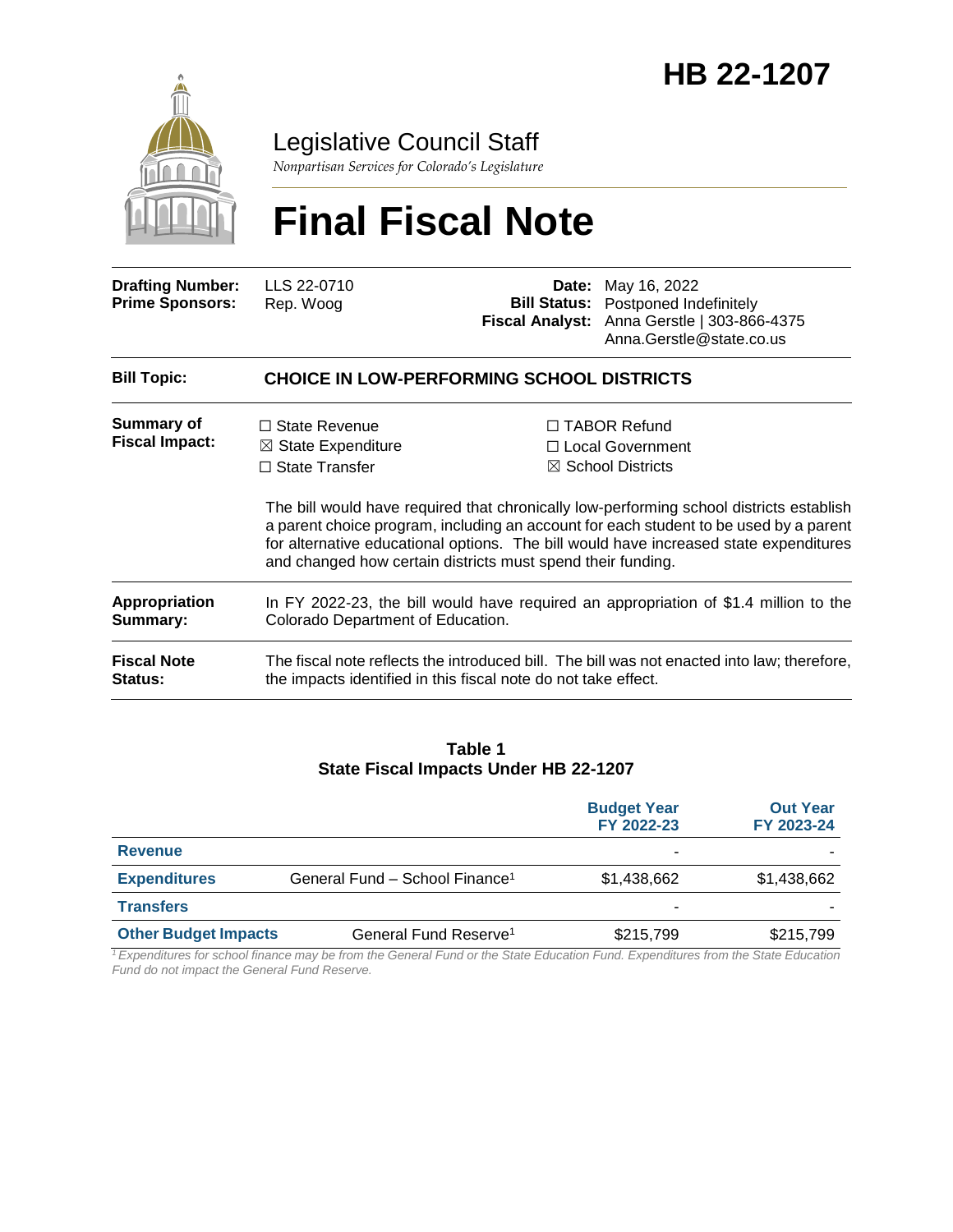# Page 2<br>May 16, 2022 **HB 22-1207**

# **Summary of Legislation**

Under the bill, chronically low-performing school districts must establish a parent choice program. Districts must create an account for each student who resides in and is enrolled in the district and deposit in the account an amount equal to the district's per pupil state share of total program, plus the per pupil categorical funding for each categorical program in which the student is eligible. The district may also deposit an amount equal to the districts per pupil local share. A parent may withdraw money from the account for eligible expenses, which include the costs associated with:

- enrollment at a public school in a different district or an institute charter school, as long as the other district or school has a higher accreditation rating and is operating under an improvement or performance plan;
- a nonpublic school in Colorado;
- a home-based education program;
- tutoring by an approved supplemental educational services provider;
- instructional materials, including devices that allow a student to access instruction; and
- transportation to and from school.

The district is not required to deposit funds in an account for a student enrolled in a district school, and must maintain the program until it is rated accredited or higher. Low-performing districts must establish program procedures and notify eligible parents.

If a participating parent enrolls their child in a public school other than the low-performing one, the receiving school may require the parent to pay tuition, not to exceed the amount deposited in the parent's choice account.

**Misuse of funds.** If a district determines that a parent has misused money, the district must require the parent to reimburse the program. If a parent misuses money twice in one school year, the district must stop depositing money into the account. A parent may appeal the determination of misused funds to the school board, and, if the parent is not satisfied with the outcome, to the State Board of Education.

**Accountability.** Districts operating a parent choice program are subject to accountability requirements and must ensure that state assessments are administered to students who are enrolled in the district, regardless of whether students are attending a district school. Those test scores must be attributable to students as necessary to measure district accreditation and academic attainment.

**Student count.** A participating district must include in their enrollment each pupil who is enrolled in the district on the count day, regardless of whether the student attends a school or uses the parent choice account to purchase educational services.

# **Assumptions**

There are currently five school districts on performance watch that may be required to implement a parent choice program: Adams 14, Aguilar, Las Animas, Monte Vista, and Montezuma-Cortez. District accountability has been paused for the 2020-21 and 2021-22 school years due to the pandemic, and districts are currently using accreditation ratings from the 2019-20 school year.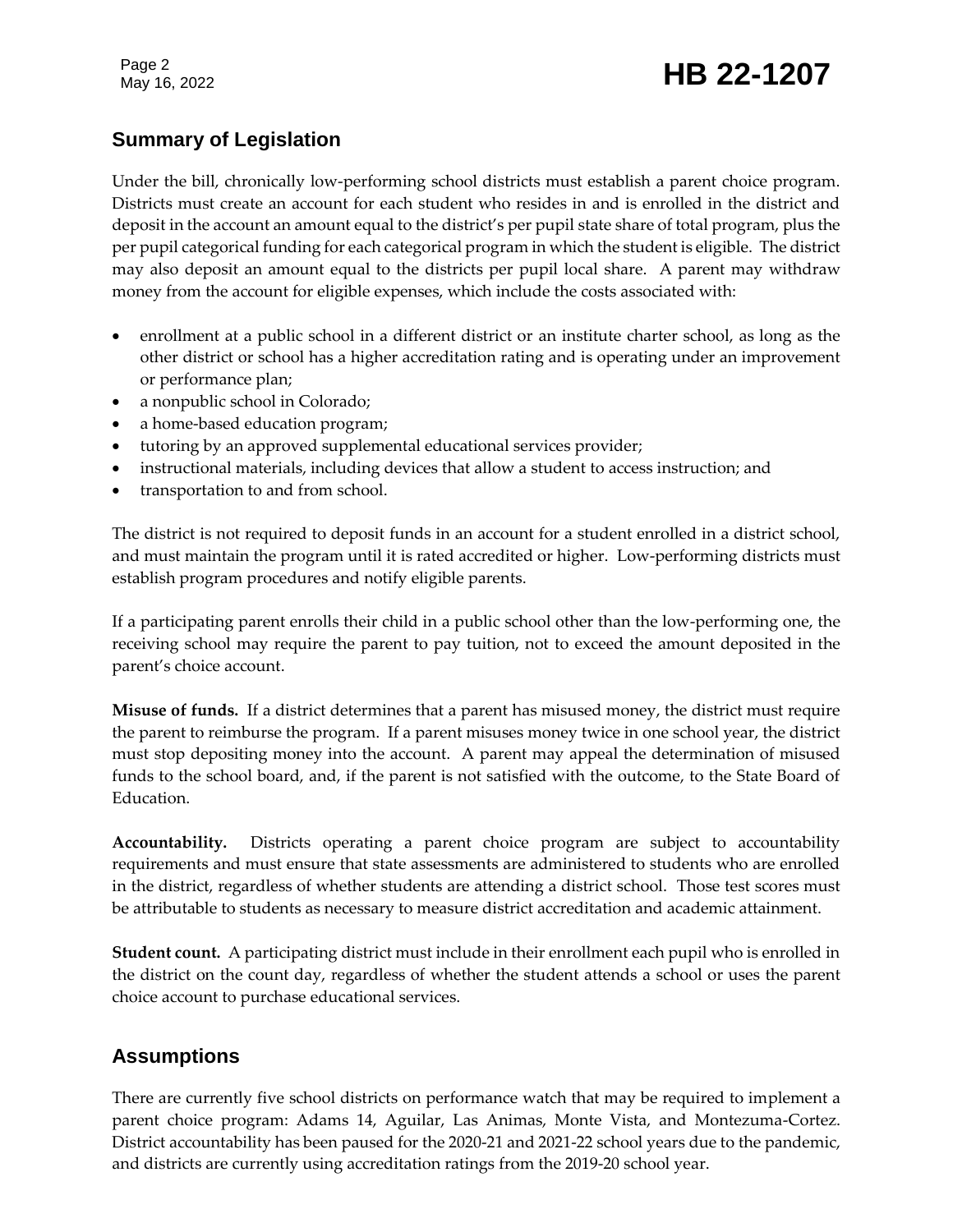# Page 3<br>May 16, 2022 **HB 22-1207**

It is unknown how many non-public school students will enroll; the estimates in the state expenditures section below reflect the cost if all students currently enrolled in private school or home-based education in those districts enroll in the district in order to participate in the program. These students would then be funded through the school finance formula, increasing the funded pupil count, the district's total program and state share.

The bill specifies that school districts must create an account for every student residing and enrolled in the district and deposit funding into that account, except that the district is not required to deposit money into an account for any month in which a student is enrolled in a district public school. The fiscal note assumes that districts will only transfer money into the accounts for students who participate in the program.

#### **State Expenditures**

The bill increases state funding for school finance by up to \$1.4 million beginning in FY 2022-23. The state share of school finance is funded by the General Fund and State Education Fund. The fiscal note assumes that all students currently in private school or home-based education will choose to enroll in the district in order to participate in the program. These costs are shown in Table 2.

| <b>District</b>        | Home School <sup>2</sup> | <b>Private School</b> <sup>2</sup> | <b>District Per</b><br><b>Pupil Revenue<sup>1</sup></b> | <b>New State</b><br><b>Funding</b> |
|------------------------|--------------------------|------------------------------------|---------------------------------------------------------|------------------------------------|
| <b>Adams County 14</b> | 8                        | 16                                 | \$9,807                                                 | \$235,380                          |
| Aguilar Reorganized 6  | 0                        | 0                                  | \$17,774                                                | \$0                                |
| Las Animas RE-1        | 19                       | 0                                  | \$9,652                                                 | \$183,385                          |
| Monte Vista C-8        | 16                       | 0                                  | \$9,597                                                 | \$153,546                          |
| Montezuma-Cortez RE-1  | 14                       | 81                                 | \$9,119                                                 | \$866,351                          |
| Total                  | 57                       | 97                                 |                                                         | \$1,438,662                        |

#### **Table 2 Additional School Finance Expenditures Under HB 22-1207**

<sup>1</sup> FY 2022-23, after the application of the budget stabilization factor. The fiscal note assumes the budget stabilization factor as set in HB22-1186, the midyear adjustment bill for school finance, for FY 2021-22.

*<sup>2</sup>* FY 2021-22 enrollment, data from Colorado Department of Education

**State Board of Education.** The bill increases workload for the State Board of Education to hear any appeals of local school board decisions related to misuse of parent choice account funds. No change in appropriations is required.

**Assessments.** Currently, a child enrolled in a nonpublic school or home-based educational programs may take state assessments, but are not required to do so. The fiscal note assumes that the bill will not significantly increase the number of students taking state assessments. Should additional appropriations for assessments be required, CDE will request them through the annual budget process.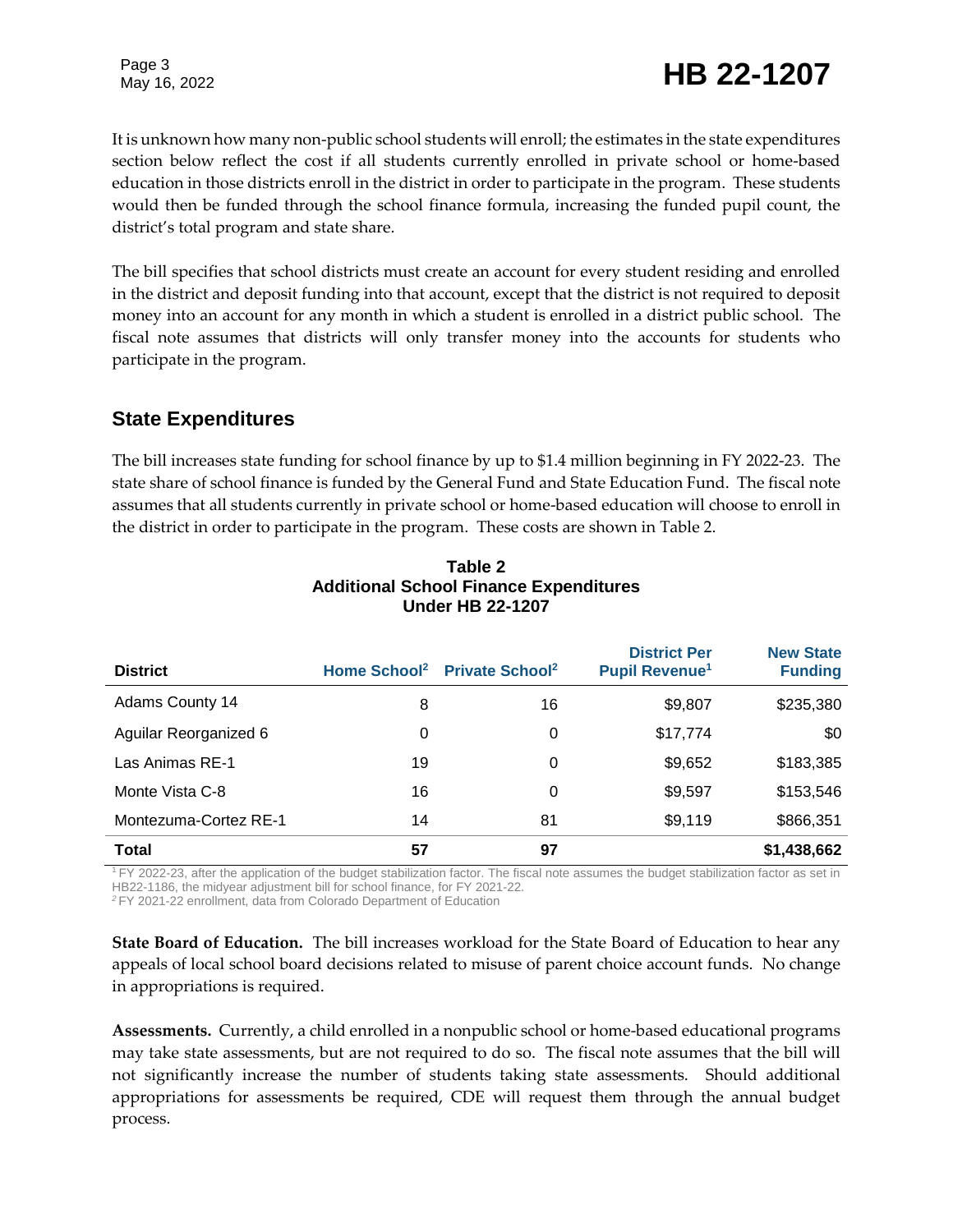# Page 4<br>May 16, 2022 **HB 22-1207**

### **Other Budget Impacts**

**General Fund reserve.** Under current law, an amount equal to 15 percent of General Fund appropriations must be set aside in the General Fund statutory reserve beginning in FY 2022-23. Based on this fiscal note, the bill is expected to increase the amount of General Fund held in reserve by up to \$215,799 per year beginning in FY 2022-23, which will decrease the amount of General Fund available for other purposes. Should the increase in funding be appropriated from the State Education Fund, there will be no General Fund reserve impact.

### **School District**

**Eligible school districts.** There are currently five school districts on performance watch that would be required to implement a parent choice program. These districts will see an increase in district total program and state share from students in private and home school who enroll in the district to participate in the program, as shown in Table 2; however, a portion of funding for both current and new students who participate must be deposited in parent choice accounts.

It is not known how many total students will participate in the program, and the amount deposited into any student's parent choice fund will depend on which district the student is enrolled in and whether they receive services through any categorical program. Table 2 lists the per pupil amount for each district that must be deposited into student accounts; this represents a minimum amount, as student accounts must also include per pupil categorical funds, and may include per pupil local share funds. Whether participating students will be served through categorical programs is unknown.

*Administrative expenses.* Districts will also incur increased expenditures to operate the program. For smaller districts, this may be accomplished by 1.0 FTE of a program manager; for larger districts, multiple full time staff may be required to maintain the program. Duties include notifying parents of the program, creating enrollment procedures, establishing the parent choice accounts, developing systems for reconciliation, payments, audits, collections, and appeals, and tracking assessments and use of categorical funds. Professional salary and benefits for new program staff range from \$70,000 for small district programs to \$135,000 for large district programs.

**Other school districts.** To the extent that other districts receive students and charge tuition for those students, revenue to other school districts will increase.

# **Effective Date**

The bill was postponed indefinitely by the House Education Committee on March 3, 2022.

# **State Appropriations**

In FY 2022-23, the bill requires a General Fund appropriation of \$1,438,662 to the Colorado Department of Education.